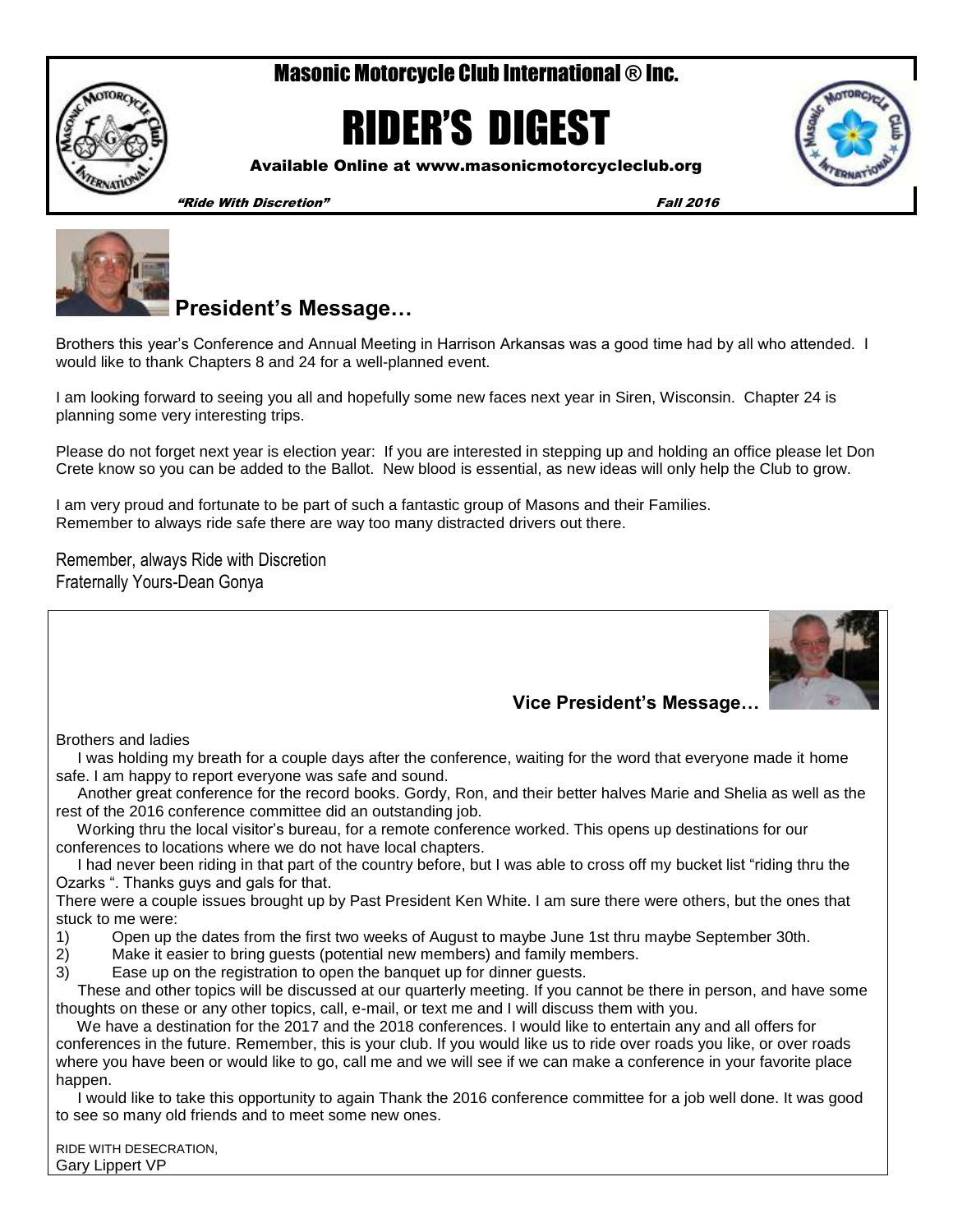### **Executive Board Meeting August 4th, 2016 – Quality Inn, Harrison, AK**

President Dean Gonya called the meeting to order at 10:05 AM EST. All International Officers were present in person with the exception of Lifetime Trustees Dick Morse and Rich Kovac. Chapters attending were: 1, 3, 6, 7, 8, 12, 14, 15, 24, 25, 32, and 54. After the opening prayer and pledge to the flag a motion to approve the minutes of the Annual Meeting, as published, was moved and approved.

#### **Officers Reports**:

- President He thanked Ron, Shelia, Gordy, and Marie for their work on the conference. We need new blood on the Board and reminds all members that next year is elections, if interested in running for office please contact Don Crete.
- Vice President Gary thanked Gordy and Ron for the good job on the conference, especially considering it was long distance to set up. 2017 and 2018 we have conferences for, but we need someone to provide proposals for 2019 and beyond. Gary reports that Connie has assisted him with revising the Conference Guide; as the old versions were beat-up, out of date, and mostly misplaced.
- Treasurer The Club is financially solvent. The Treasurer will be renewing the Club's Not-for-Profit registration with the State of Ohio by October 31st.
- Secretary There have been no new Chapter requests since last convention, and only three (3) new Chapter 8 members. Chapters who have reported in overall show a gain of 12 new members, with a loss of 45 members, most significantly in Chapter 32 as they report having lost 14 of 22 members. At of the time of this report the Club is also showing 91 members who have not paid their 2016 dues.
- Trustees:
	- o Ron nothing to report
	- $\circ$  Ken White The Club needs something to hang our hat on and his thoughts are that we should promote Family. While change for the sake of change is not necessarily good he would like to suggest some changes be considered:
		- Article 1 change the bylaws to permit the Conference to occur between June 1st and August 30th.
		- Support annual conferences as a fundraiser for wounded, homeless, or disabled Veterans or some other worthwhile family oriented cause.
		- Due to the solvency of the Club consider the Board adding to the charitable donation derived from the conference registration fees. Possibly \$500 per year.
	- $\circ$  Randy Headdings Nothing at this time
	- $\circ$  Jeff Killian expressed his appreciation for the hard work of the Conference Committee

#### **Committee Reports**:

- Audit: Conrad Jackson (Chair), Viggo Warmboe, John VanKirk the books are all in order.
- By-laws: Hal Elwell (Chair); Kent Dorney, PP; Lou Santos No proposed changes have been presented prior to the meeting. They will look at Bro. Ken's suggestion regarding the timing of the Conference.
- Death Benefit Fund: Dick Morse (Chair), Kent Dorney, Dick Foxen (Sec-Treas), Neal Forbes, Gordy Rudd:
	- The Board of the MMCI Death Benefit Fund regrettably reports the passing of three members of the Club since our last conference:
		- Cliff Wilson, Chapter # 1, Past International President and International Quartermaster.
		- Philip Farraro, Chapter # 8.
		- James E. Donivan, Chapter # 51.

Checks were drawn and sympathy cards sent to the families of our departed Brethren, along with the clubs thoughts and prayers. The Committee passed a resolution to increase the DBF pay out to \$400.00 for a regular or natural death and \$500.00 for a motorcycle related death. The resolution of the DBF Committee was additionally approved by the International Board.

The Committee requested Gordon Rudd to fill the vacancy on the Committee that Cliff Wilson had held for many years, to which Gordy accepted. Additionally the Committee removed Jeff Kaplan due to non-involvement.

The Committee would like to thank the members and Chapters who have donated extra funds over the years as it has ensured that the Committee did not have to dip into the invested funds whenever the need arose.

- Blessing and ride safe, Dick Morse, Chair.
- Grievance: Neal Forbes (Chair); Jeff Killian; Kent Dorney No grievances have been presented. The purpose of the committee is to act as an arbitrator between two or more parties to propose acceptable solutions.
- Membership: Kent Dorney (Chair/PP); Doug Kelley, PP to the committee will be Lane Guyot (Western region) and Roger Retkze (Eastern region).
- Nominations: Don Crete (Chair/PP); Ken White, PP; Dick Morse Now accepting nominations for the 2017-2019 Board
- Positive Growth & Retention: Ken White (Chair/PP), John VanKirk provided during the Trustee report
- Quartermaster: Don Crete, PP Will be working on finding a source of Flags. Will consider adding a stand-alone S&C on the flag to make it standout more.
- Safety: Tom Boyle (Chair);PP; Robert Boss; Jeff Johnson So far the Conference has been successful from a safety perspective. Please remember to stay hydrated.
- Shiny Side Committee: Connie Dorney (Chair), Kim Crete, Karen Gonya Account balance now stands at over \$1200.00, with just over \$700 spent during the year. Please let Connie know of any situations that requires the committee to act. There are cards present for Uncle Dick, Charlotte VanKirk, and Tim Brooks. Raffle tickets are still available for tonight's Basket Raffle. If you are not getting the email please let me know so that you can be added to the list. Bro. Chuck Hagedorn expressed his appreciation for the cards and expressions of sympathy he received when his wife passed this past Spring.
- Website: Doug Kelley (Chair/PP), Mark Dreyer Mark will be working on making improvements to the website so that it is more mobile device friendly.

## MMCI Riders Digest – Spring 2016 2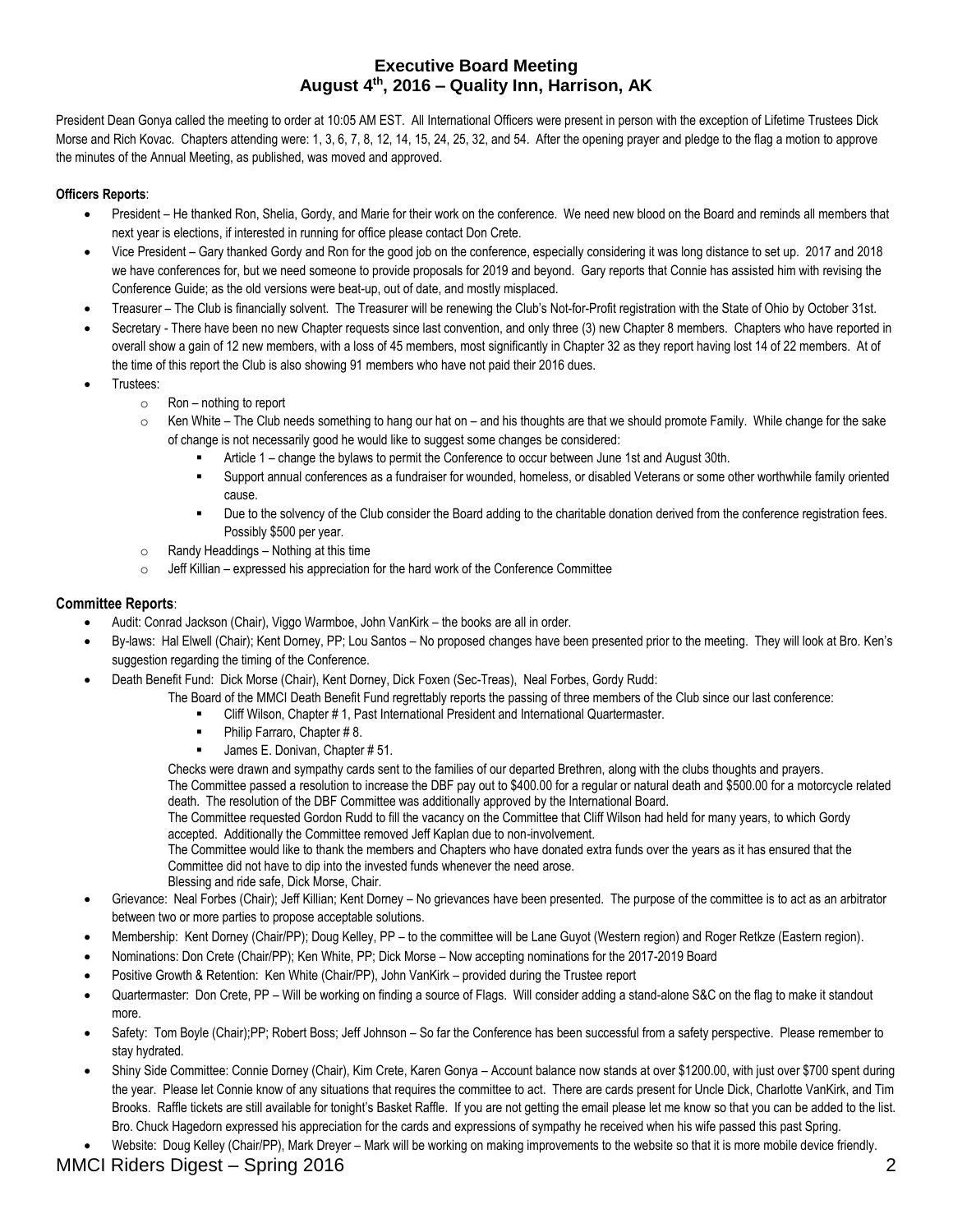- **Conference**
- o 2017 Siren, WI: July 30th August 4th The Lodge at Crooked Lake; 24271 State Road 35 N, Siren, Wisconsin 54872.

Phone: 1-715-349-2500 Gordy Aune, Jr. reported the registration fee will be \$70 and include the usual pin, Banquet and send off breakfast; other events are in the planning. The hotel has 60 rooms and is located 60 miles southeast of Duluth, \$71.95 per night. Shirts are not yet finalized. Various rides and venues are under consideration. Landmark Masonic Lodge has offered to put on a lunch for the Club. The design of the pin and patch has been approved by the Board – colors are not yet set.

2018 – Dayton/Springfield, OH - Chuck Hagedorn reported the committee is reviewing potential venues to solidify the dates and hotel. The committee will begin working in earnest beginning this January.

#### **Old Business**

• Flags – covered under the Quartermaster's report

#### **New Business**

Future Conferences – None were proposed.

#### **Announcements / Good of the Order**

- A Savage .22 was donated for raffle, the proceeds of the raffle to go to the Shinny Side-Up Committee. It was later proposed that the proceeds of the Raffle go to assist the family of Dick Morse's great-grandson who has suffered a traumatic eye injury.
- A motion was made to make Dick Foxen an Honorary Trustee of MMCI, unanimously passed by the membership present.

Closing Prayer (Neal Forbes) Adjournment @ 11:04 AM